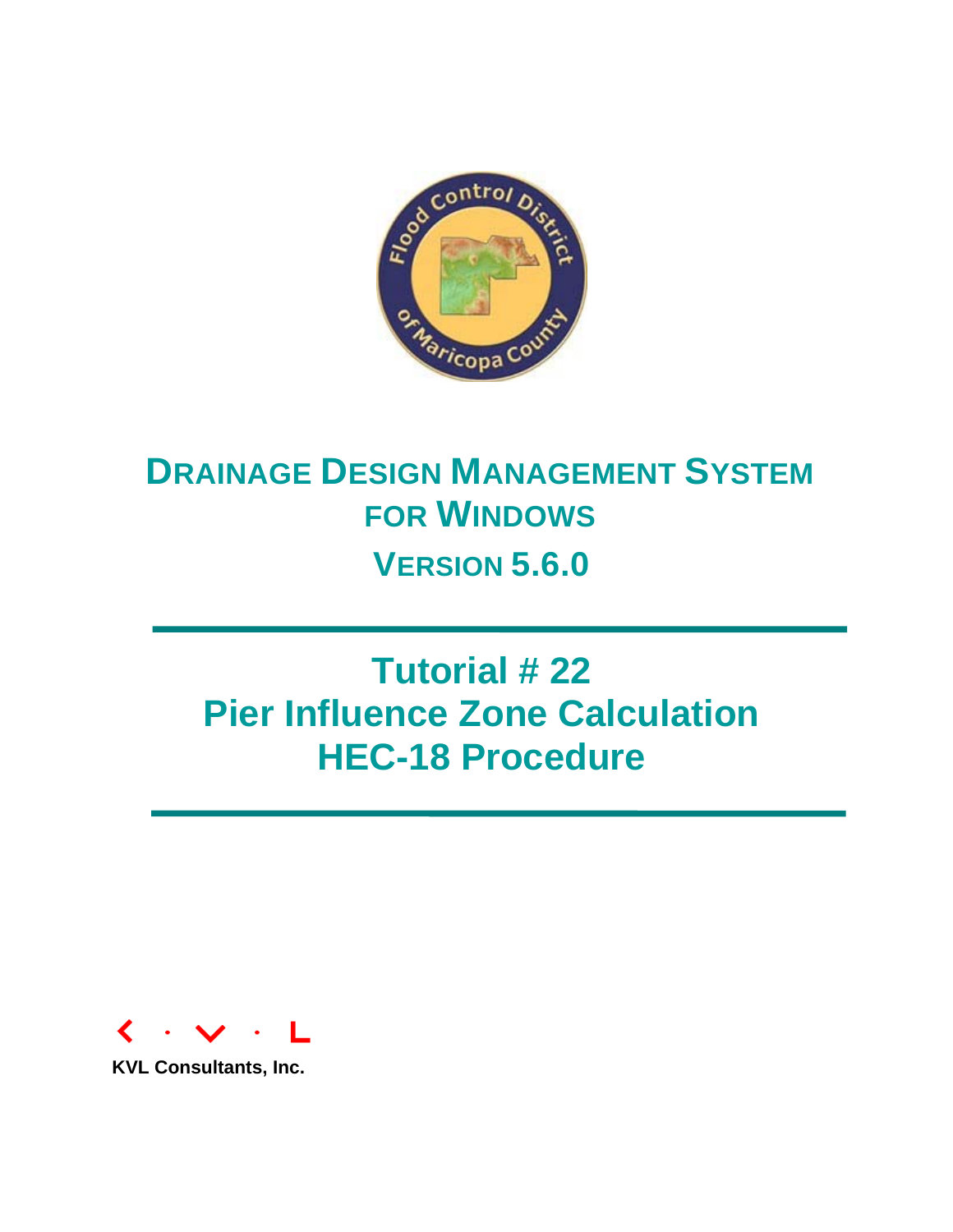## **PIER INFLUENCE ZONE CALCULATION (HEC‐18 PROCEDURE)**

### **TABLE OF CONTENTS**

#### **No. Section Page**

| 1.0 |     |       |  |  |  |  |  |
|-----|-----|-------|--|--|--|--|--|
| 2.0 |     |       |  |  |  |  |  |
|     | 2.1 |       |  |  |  |  |  |
|     |     |       |  |  |  |  |  |
|     |     |       |  |  |  |  |  |
|     |     |       |  |  |  |  |  |
|     |     | 2.1.4 |  |  |  |  |  |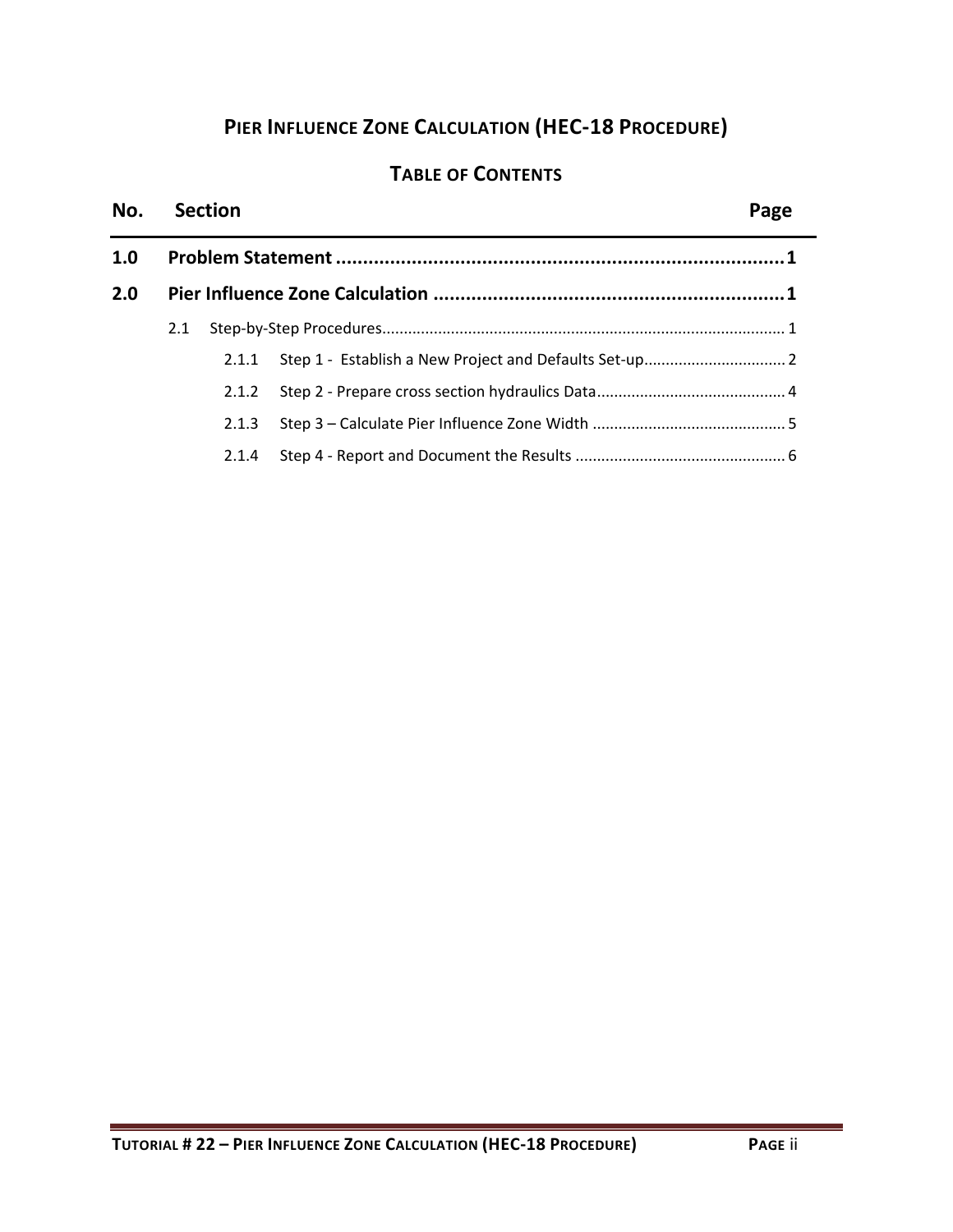#### **1.0 PROBLEM STATEMENT**

A pier influence zone is a top width  $(W<sub>T</sub>$  as shown in following figure) of a pier local scour hole in cohesionless bed material. This tutorial computes pier influence zone by using procedure as outlined in Federal Highway Administration HEC‐18 manual (April 2012 version).



Figure 1: Top Width of Scour hole Sketch Adapted from FHWA (2012)

#### **2.0 PIER INFLUENCE ZONE CALCULATION**

To estimate the pier influence zone width use the following given conditions:

#### Parameters for *pier influence zone calculation*:

- **Pier Scour Depth, Ys (ft)**: *15.00*
- **Ratio of bottom width to depth of local pier scour, B**: *1.0*
- **Angle of repose of the bed material in water, θ (degrees)**: *44.00*
- **Distance from outside edge of pier, X (ft)**: *10.00*

#### **2.1 Step‐by‐Step Procedures**

- Step 1: Establish a New River Mechanics Project and Defaults Set-up
- Step 2: Set up pier influence zone basic data
- Step 3: Calculate pier influence zone width
- Step 4: Report and Document the results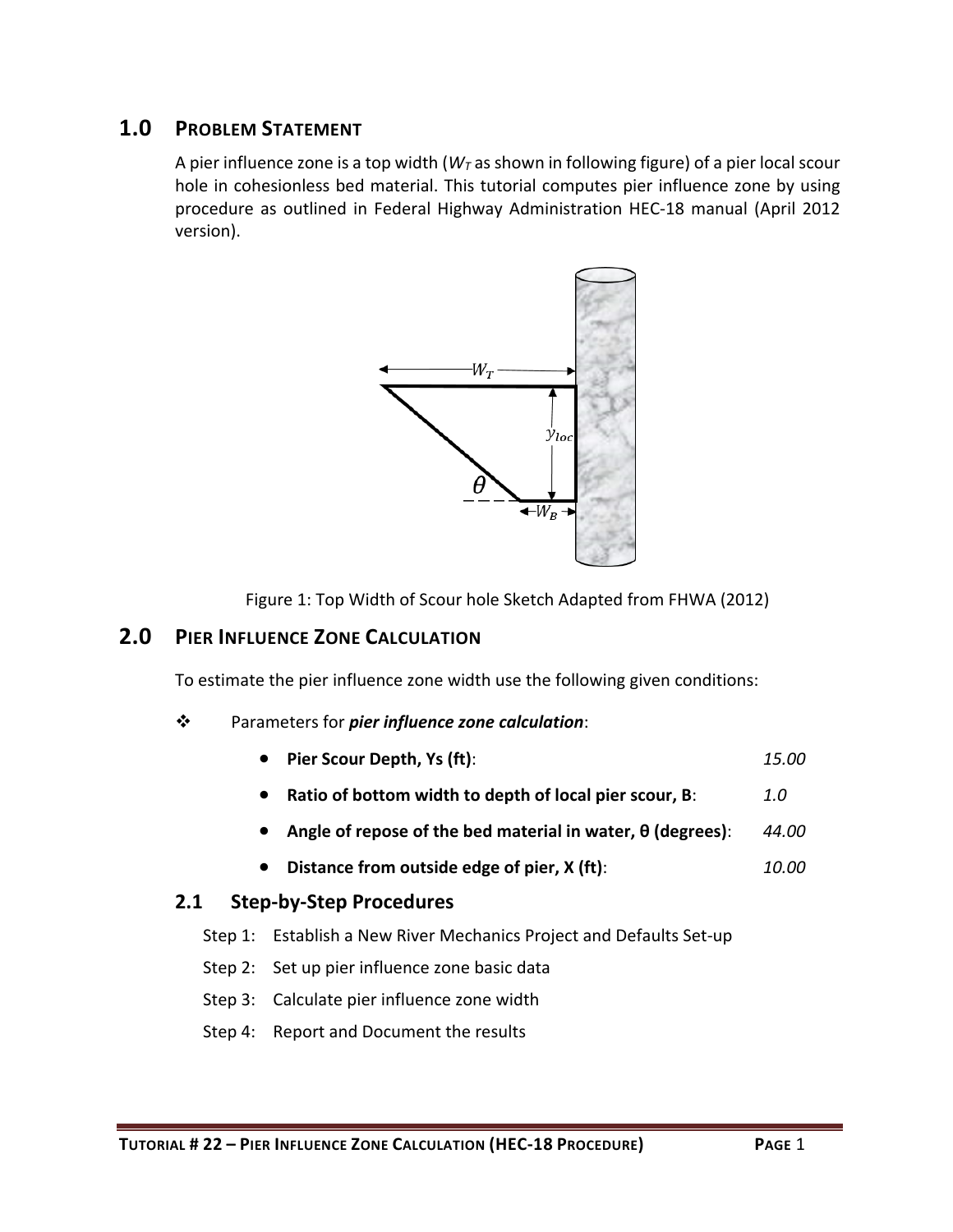#### **2.1.1 Step 1 ‐ Establish a New Project and Defaults Set‐up**

(a) Click the **DDMSW** icon on the Desktop or Program menu to launch the **DDMSW.** Click the **OK** button to accept the software disclaimer as shown in the following figure.

|                             |                                                          | <b>Drainage</b>                                                                                                                                                                                                                                                                                                                                                                                                                                                                                                                                                                                                                                                                   |
|-----------------------------|----------------------------------------------------------|-----------------------------------------------------------------------------------------------------------------------------------------------------------------------------------------------------------------------------------------------------------------------------------------------------------------------------------------------------------------------------------------------------------------------------------------------------------------------------------------------------------------------------------------------------------------------------------------------------------------------------------------------------------------------------------|
|                             | Societation Dist                                         | <b>Design</b>                                                                                                                                                                                                                                                                                                                                                                                                                                                                                                                                                                                                                                                                     |
|                             |                                                          |                                                                                                                                                                                                                                                                                                                                                                                                                                                                                                                                                                                                                                                                                   |
|                             |                                                          | <b>Management</b>                                                                                                                                                                                                                                                                                                                                                                                                                                                                                                                                                                                                                                                                 |
|                             | <b>Privaticopa County</b>                                | <b>System</b>                                                                                                                                                                                                                                                                                                                                                                                                                                                                                                                                                                                                                                                                     |
|                             |                                                          | This program has been written to aid in the management of drainage design. It is provided as<br>a public service to aid in implementation of the technical information data, and procedures.<br>presented in the Drainage Design Manuals. The user of this information releases, indemnifies<br>and holds free the Flood Control District of Maricopa County and KVL Consultants, Inc. from<br>any and all liabilities, damages, lawsuits and causes of action that result as a consequence of<br>their reliance on and use of the DDMSW computer program and the data supplied with it. The<br>use of this program and the results developed are the responsibility of the user. |
|                             |                                                          | Many of the default values provided are generic and serve to guide users in their modeling.<br>Users must exercise judgement to evaluate and modify default values based on the specific                                                                                                                                                                                                                                                                                                                                                                                                                                                                                          |
|                             |                                                          | watershed. An approval for default table values for a specific watershed must be obtained                                                                                                                                                                                                                                                                                                                                                                                                                                                                                                                                                                                         |
|                             |                                                          |                                                                                                                                                                                                                                                                                                                                                                                                                                                                                                                                                                                                                                                                                   |
| from the appropriate agency | Continuing signifies your acceptance of this disclaimer. |                                                                                                                                                                                                                                                                                                                                                                                                                                                                                                                                                                                                                                                                                   |

After the **DDMSW** is launched, the **SELECT PROJECT** window is automatically opened as shown in the following figure.

|                          | List             |       | <b>Details</b>                                |   |
|--------------------------|------------------|-------|-----------------------------------------------|---|
| Look for                 |                  |       |                                               |   |
| Reference -              | Date             | ID    | Title                                         |   |
| <b>BANKPROTECTIONFCD</b> | 01/01/2012       | 00049 | River Mechanics Example - Bank Protection     |   |
| <b>BRIDGEPIERFCD</b>     | 01/01/2012       | 00011 | River Mechanics Example - Bridge Pier         |   |
| <b>EXAMPLE1</b>          | 01/01/2010       | 00001 | Clark, Green Ampt, Single, 6 Hour             |   |
| EXAMPLE2                 | 01/01/2010       | 00002 | S-Graph, Green-Ampt, Single, 24 Hour          |   |
| EXAMPLE3                 | 01/01/2010 00003 |       | S-Graph, Green-Ampt, Multiple, 6 Hour         |   |
| <b>EXAMPLE4</b>          | 01/01/2010       | 00004 | Clark, Init and Uniform, Single, 6 Hour       | Ξ |
| KVI EXAMPLE1             | 01/01/2011 00005 |       | Example 1 HEC-1 tutorial project              |   |
| KVLEXAMPLE10             | 01/10/2014       | 00025 | HEC-1 Tutorial - Import HEC-1 File            |   |
| KVLEXAMPLE11             | 01/10/2014 00029 |       | FCDMC Hydraulics Manual Design Example 4.6    |   |
| <b>KVLEXAMPLE12</b>      | 01/10/2014 00030 |       | <b>Street Drainage Example</b>                |   |
| KVLEXAMPLE2              | 01/01/2011       | 00021 | Example 2 using Shape files and NOAA 14       |   |
| <b>KVLEXAMPLE3</b>       | 01/01/2011 00024 |       | Example 3 Rational Method tutorial project    |   |
| KVLEXAMPLE5              | 01/01/2011 00017 |       | <b>HEC-1 Tutorial - Clark Unit Hydrograph</b> |   |
| <b>KVLEXAMPLE6</b>       | 01/01/2011 00018 |       | HEC-1 Tutorial - S-Graph Unit Hydrograph      |   |
| <b>KVLEXAMPLE7</b>       | 01/01/2011 00019 |       | <b>Rational Method Tutorial</b>               |   |
| <b>KVLEXAMPLE8</b>       | 01/01/2011 00020 |       | <b>Street Drainage Examples</b>               |   |
| $\overline{\phantom{a}}$ | m                |       |                                               | ٠ |

(b) Click the **Add** button on the **SELECT PROJECT** window to start a new project (Or **File → New Project → Add**).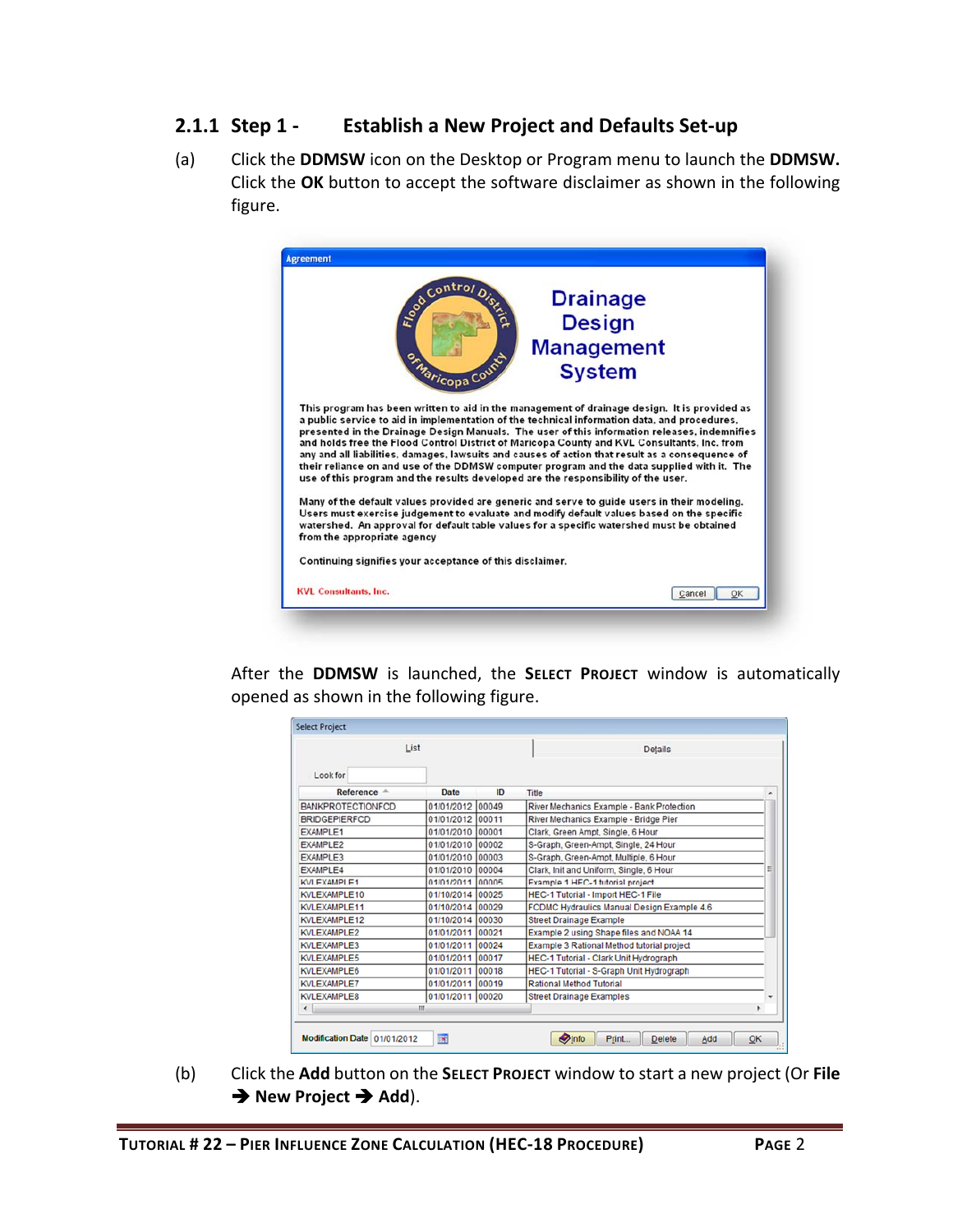- (c) Select **River Mechanics** checkbox and click the **OK** button on the **NEW PROJECT OPTIONS** form.
- (d) Type "*PIER\_INFLUENCE*" into the **Reference** textbox. This is the name of this newly created project. Users can choose any name for the Reference textbox as long as it does not exist in the current **DDMSW** project database.
- (e) Type into the **Title** textbox a brief descriptive title for this project. *(Optional)*
- (f) Type into the **Location** textbox the location of this project. *(Optional)*
- (g) Type into the **Agency** textbox the agency or company name**.** *(Optional)*
- (h) Check **River Mechanics Only** checkbox for this project.
- (i) Type a detailed description of this project into the comment area under the **Project Reference** frame. *(Optional)*
- (j) Set the Modification Date using today's date by clicking on the Calendar icon.
- (k) Click the **Save** button to save the entered data.
- (l) Click the **OK** button on the **SELECT PROJECT** window, and click the **OK** button on the pop‐up message box. The following figure shows what the window looks like.

|                   |                                     | List                                                                       | Details                 |                    |
|-------------------|-------------------------------------|----------------------------------------------------------------------------|-------------------------|--------------------|
|                   | <b>Project Reference</b>            |                                                                            | <b>Project Defaults</b> |                    |
| Project ID        | 00061                               | Reference PIER INFLUENCE                                                   |                         |                    |
|                   |                                     | Title   Pier Influence Zone calculation using HEC-18 Procedure             |                         | Soils <b>FCDMC</b> |
|                   | Location   Maricopa County, Arizona |                                                                            | Land Use FCDMC          | r                  |
|                   |                                     | Agency   Flood Control District of Maricopa County                         |                         |                    |
|                   |                                     |                                                                            |                         |                    |
|                   |                                     |                                                                            |                         |                    |
| HEC-18 procedure. |                                     | This is a tutorial project about the pier influence zone computation using | ▲                       |                    |

**Note:** the **Project ID** "*00061"* in the above figure is the unique database record identifier for the project, which is automatically generated by the program when a new project is created. When users create a new project, the **Project ID** of the new project will not be the same as the **Project ID** shown in the above figure.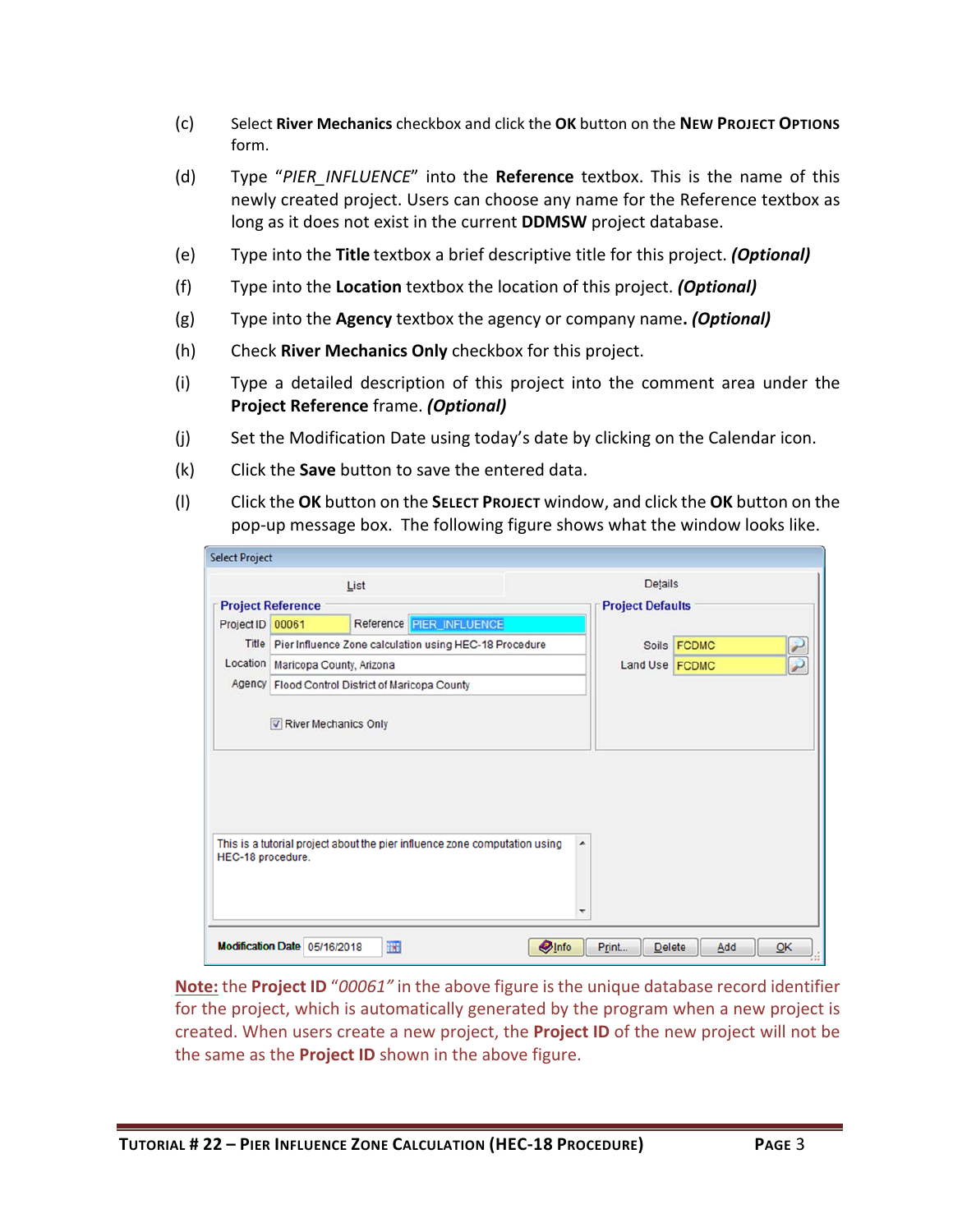### **2.1.2 Step 2 ‐ Prepare cross section hydraulics Data**

(a) From the menu bar of main application window, click **River Mechanics Scour**, to open the **TOTAL SCOUR** form.

|                            |              | Flood Control District of Maricopa County Version: 5.6.0 - ABUTMENT_NCHRP |                                            |                  |                |                  |               |                   |                |
|----------------------------|--------------|---------------------------------------------------------------------------|--------------------------------------------|------------------|----------------|------------------|---------------|-------------------|----------------|
|                            | Edit<br>File | <b>River Mechanics</b>                                                    | <b>Help</b>                                |                  |                |                  |               |                   |                |
|                            | a<br>ø       | Scour                                                                     |                                            |                  |                |                  |               |                   |                |
|                            |              | Riprap                                                                    |                                            |                  |                |                  |               |                   |                |
|                            |              | Launchable Riprap                                                         |                                            |                  |                |                  |               |                   |                |
|                            |              | Lateral Erosion                                                           |                                            |                  |                |                  |               |                   |                |
|                            |              | Sediment Yield                                                            |                                            |                  | ▶              |                  |               |                   |                |
|                            |              | Cross Section Hydraulics                                                  |                                            |                  |                |                  |               |                   |                |
|                            |              | Cross Section Geometry                                                    |                                            |                  |                |                  |               |                   |                |
|                            |              |                                                                           | Import Cross Sections from Another Project |                  |                |                  |               |                   |                |
|                            |              |                                                                           |                                            |                  |                |                  |               |                   |                |
|                            |              |                                                                           |                                            |                  |                |                  |               |                   |                |
| Total Scour - MB: 01 - ID: |              |                                                                           |                                            |                  |                |                  |               |                   |                |
| List                       | Total        | Long Term                                                                 | General                                    | Local            | Bedform        |                  | Low Flow      |                   | Pier Influence |
|                            |              |                                                                           |                                            |                  |                |                  |               |                   |                |
| ID<br>么                    |              | <b>Cross Section</b><br>ID                                                | Long Term<br><b>Scour</b>                  | General<br>Scour | Local<br>Scour | Bedform<br>Scour | Bend<br>Scour | Low Flow<br>Scour | Total<br>Scour |

| ID<br>$\Delta$ | <b>Cross Section</b><br>ID | Long Term<br>Scour | General<br>Scour | Local<br>Scour | Bedform<br>Scour | Bend<br>Scour | Low Flow<br>Scour | Total<br>Scour |
|----------------|----------------------------|--------------------|------------------|----------------|------------------|---------------|-------------------|----------------|
|                |                            |                    |                  |                |                  |               |                   |                |
|                |                            |                    |                  |                |                  |               |                   |                |
|                |                            |                    |                  |                |                  |               |                   |                |
|                |                            |                    |                  |                |                  |               |                   |                |
|                |                            |                    |                  |                |                  |               |                   |                |
|                |                            |                    |                  |                |                  |               |                   |                |
|                |                            |                    |                  |                |                  |               |                   |                |
|                |                            |                    |                  |                |                  |               |                   |                |
|                |                            |                    |                  |                |                  |               |                   |                |
|                |                            |                    |                  |                |                  |               |                   |                |
|                |                            |                    |                  |                |                  |               |                   |                |
|                | $\mathbf{m}$               |                    |                  |                |                  |               |                   | ١              |

- (b) Click the **Add** button to activate the necessary data entry fields.
- (c) Type "*PIERINF01*" into the **ID** textbox.

- (d) Check the **Pier Influence** Checkbox only.
- (e) Click the **Save** button to save the entered data. The **TOTAL SCOUR – MB: 01 – ID: PIERINF01** window shows up like following figure.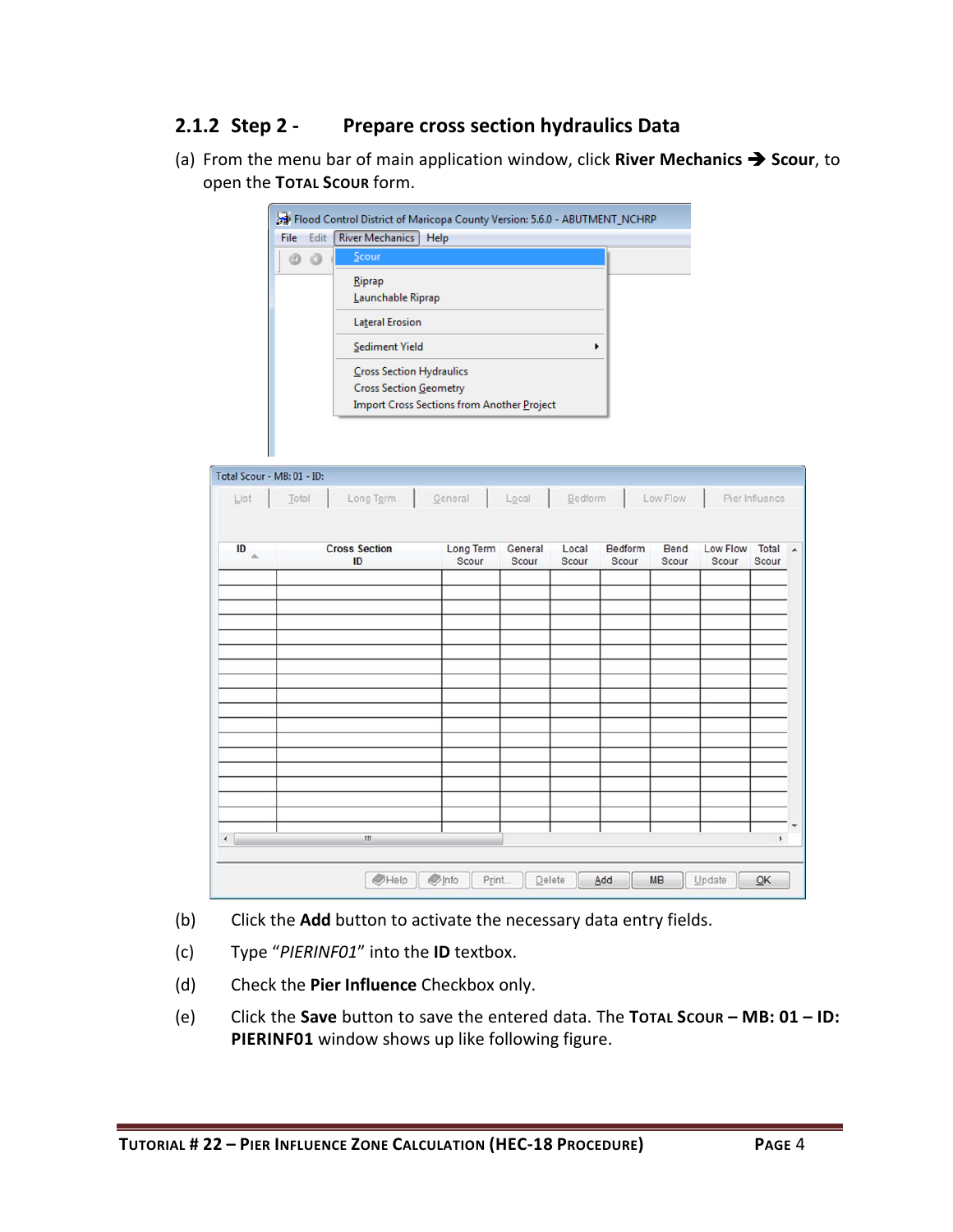| Total Scour - MB: 01 - ID: PIERINF01         |                          |                   |           |         |                     |                       |
|----------------------------------------------|--------------------------|-------------------|-----------|---------|---------------------|-----------------------|
| Total<br>List                                | Long Term                | General           | $L_0$ cal | Bedform | Low Flow            | <b>Pier Influence</b> |
| r ID<br>Major Basin ID 01<br>PIERINF01<br>ID | $\overline{\mathcal{L}}$ |                   |           |         |                     |                       |
| <b>Scour Depth</b>                           |                          |                   |           |         |                     |                       |
| Include Calc                                 | FS Value                 | Custom<br>Calc FS | Method    |         |                     |                       |
| Long Term<br>General <sub>[11]</sub>         |                          |                   |           |         |                     |                       |
| $Local \Box$                                 |                          |                   |           |         |                     |                       |
| Bedform<br>m                                 |                          |                   |           |         |                     |                       |
| Low Flow [                                   |                          |                   |           |         |                     |                       |
| Headcut <sub>[5]</sub>                       |                          |                   |           |         |                     |                       |
| Tailcut <sup></sup>                          |                          |                   |           |         |                     | ▲                     |
| Total (ft)                                   |                          |                   |           |         |                     |                       |
| Pier Influence V                             | 1.3                      | $\Box$<br>E       |           |         |                     |                       |
|                                              |                          |                   |           |         |                     | ۰                     |
|                                              |                          |                   |           |         |                     |                       |
|                                              |                          |                   |           |         |                     |                       |
|                                              | $\bigotimes$ Help        | Dinfo<br>Print    | Delete    | Add     | <b>MB</b><br>Update | QK                    |

#### **2.1.3 Step 3 – Calculate Pier Influence Zone Width**

- (f) Click the **Pier Influence** Tab
- (g) Enter *"15"* into the **Pier Scour Depth, Ys (ft)** textbox.
- (h) Enter *"1.0"* into the **Ratio of bottom width to depth of local pierscour, B** textbox.
- (i) Enter *"44"* into the **Angle of repose of the bed material in water, (degrees)** textbox.
- (j) Enter *"10"* into the **Distance from outside edge of pier, X (ft)** textbox.
- (k) Click the **Save** button to save the entered data.
- (l) Click the **Update** button to update the data.
- (m)Select "*This Record*" from the **SELECTION OPTION** window, and click **Yes** from the confirmation message to proceed.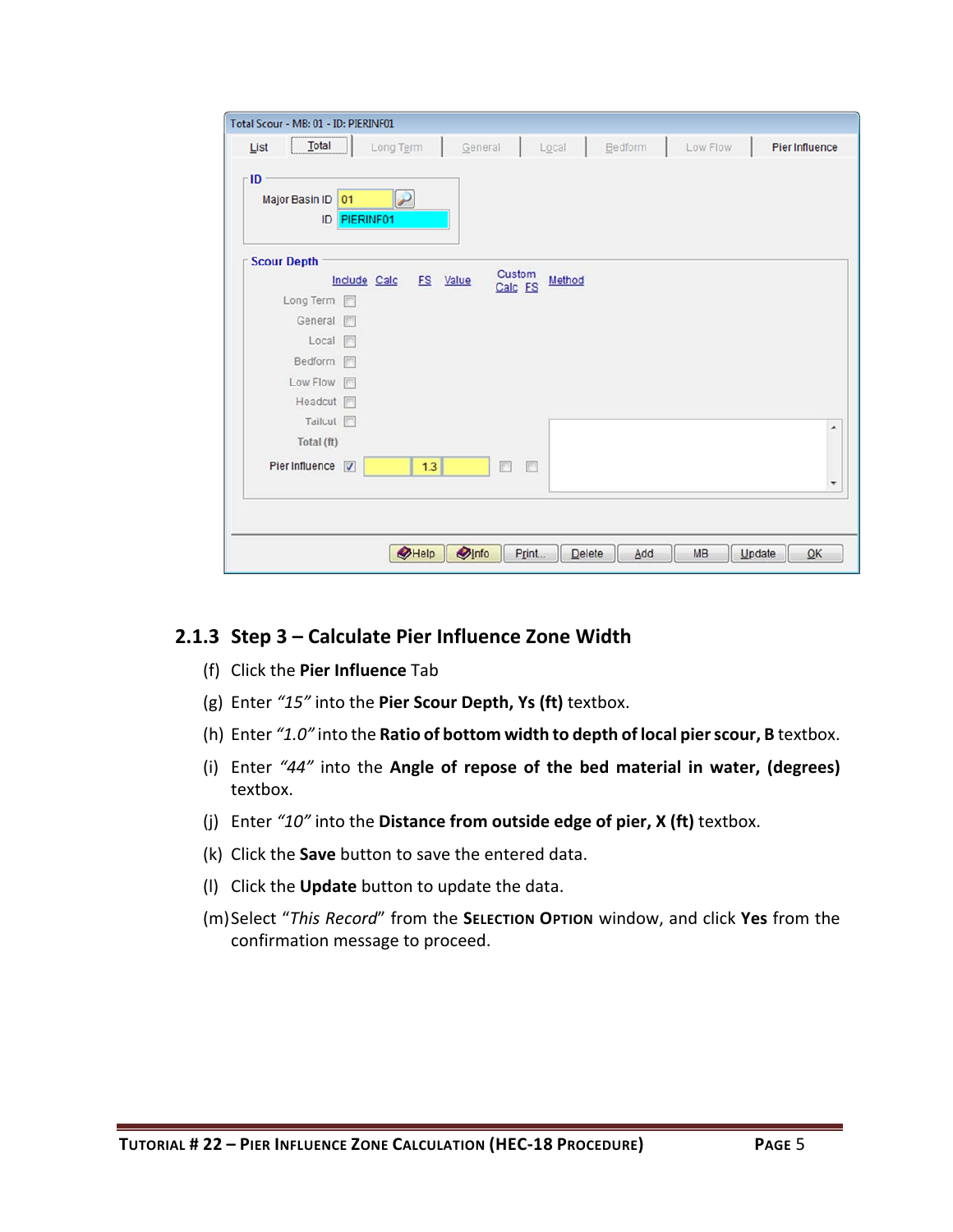| <b>Select Option</b>                                                                     |                                                                                                                  |                                                                                  |
|------------------------------------------------------------------------------------------|------------------------------------------------------------------------------------------------------------------|----------------------------------------------------------------------------------|
| Option<br>$\overline{\phantom{a}}$<br><b>This Record</b><br>This Major Basin<br>All<br>۰ | Calculate Local Scour<br>This will calculate the Local Scour for the current record.<br>Do you want to continue? | 26<br>If you want to calculate the Total Scour, Click 'Update' on the Total Tab. |
| Cancel<br>OK<br>.22                                                                      |                                                                                                                  | <b>Yes</b><br><b>No</b>                                                          |

#### (n) After the update the window looks like what is shown in the following figure

| Total Scour - MB: 01 - ID: PIERINF01 |       |                                                          |                                            |                           |             |           |                |
|--------------------------------------|-------|----------------------------------------------------------|--------------------------------------------|---------------------------|-------------|-----------|----------------|
| List                                 | Total | Long Term                                                | General                                    | Local                     | Bedform     | Low Flow  | Pier Influence |
|                                      |       |                                                          |                                            |                           |             |           |                |
|                                      |       | <b>Pier Scour Influence Zone</b>                         |                                            |                           |             |           |                |
|                                      |       |                                                          |                                            | Pier Scour Depth, Ys (ft) | 15.00       |           |                |
|                                      |       | Ratio of bottom width to depth of local pier scour, B    |                                            |                           | $1.00 \div$ |           |                |
|                                      |       | Angle of repose of the bed material in water, (degrees)  |                                            |                           | 44.00       |           |                |
|                                      |       | Top width of the scour hole from pier or footing, W (ft) |                                            |                           | 30.53       |           |                |
|                                      |       |                                                          |                                            |                           |             |           |                |
|                                      |       | <b>Pier Scour Depth in Influence Zone</b>                |                                            |                           |             |           |                |
|                                      |       |                                                          | Distance from outside edge of pier, X (ft) |                           | 10.00       |           |                |
|                                      |       |                                                          | Scour hole depth from ground, Y (ft)       |                           | 19.83       |           |                |
|                                      |       |                                                          |                                            |                           |             |           |                |
|                                      |       |                                                          |                                            |                           |             |           |                |
|                                      |       |                                                          |                                            |                           |             |           |                |
|                                      |       |                                                          |                                            |                           |             |           |                |
|                                      |       |                                                          |                                            |                           |             |           |                |
|                                      |       |                                                          |                                            |                           |             |           |                |
|                                      |       | $\bigotimes$ Help                                        |                                            | Print<br>Delete           | Add         | <b>MB</b> | QK<br>Update   |

#### **2.1.4 Step 4 ‐ Report and Document the Results**

In this section, the instruction will be given on how to view, print, and export the calculation results of the guide bank scour.

(a) To view the results on the screen, click the **Print …** button on the Local Tab of **TOTAL SCOUR – MB: 01 – ID: PIERINF01** window, a report will be generated as is shown in the following figure.